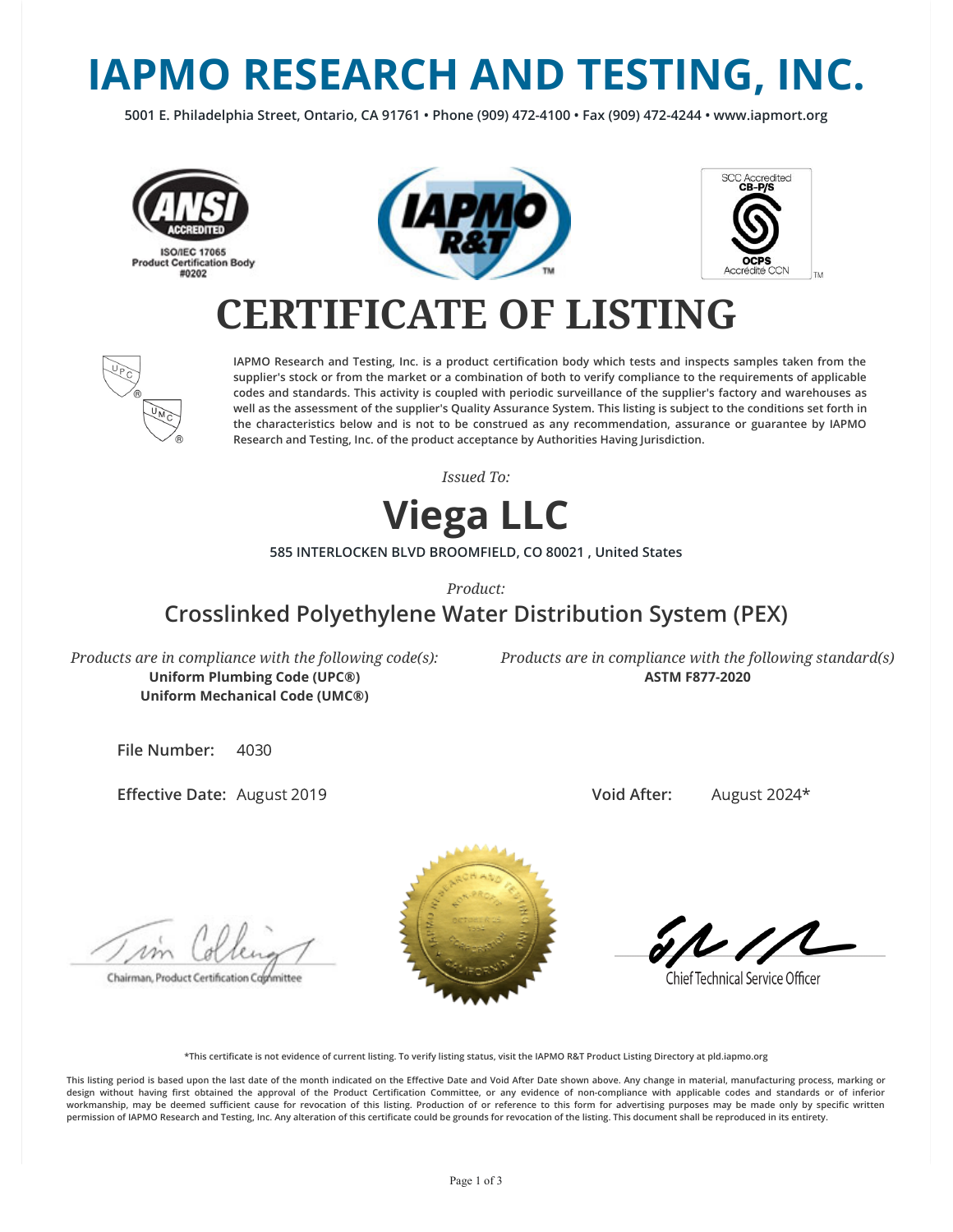## **IAPMO RESEARCH AND TESTING, INC. CERTIFICATE OF LISTING**



**File Number:** 4030

**Product:** Crosslinked Polyethylene Water Distribution System (PEX)

**Issued To:** Viega LLC **Effective Date:** August 2019

**Void After:** August 2024

This certificate is not evidence of current listing.To verify listing status, visit the IAPMO R&T Product Listing Directory at pld.iapmo.org

#### **Identification:**

The tubing shall be marked with the manufacturer's name or trademark, ASTM F877 PEX, nominal size, standard dimension ratio and a code number identifying the compound and the date of manufacture. The fittings shall be marked with the manufacturer's name or trademark, pressure rating at 180 F and ASTM F877 or PEX when size permits. Both tubing and fittings shall be marked with the UPC® and/or UMC® certification mark.

#### **Characteristics:**

Crosslinked polyethylene plastic hot and cold water distribution system and/or hydronic radiant heating system made in one standard dimension ration and intended for a maximum 100 psi water service up to and including a maximum working temperature of 180° F. Components are comprised of tubing and/or fittings. To be installed in accordance with manufacturer's instructions and the latest edition of the Uniform Plumbing Code and Uniform Mechanical Code.

Products listed on this certificate have been tested by an IAPMO R&T recognized laboratory. This recognition has been granted based upon the laboratory's compliance to the applicable requirements of ISO/IEC 17025.